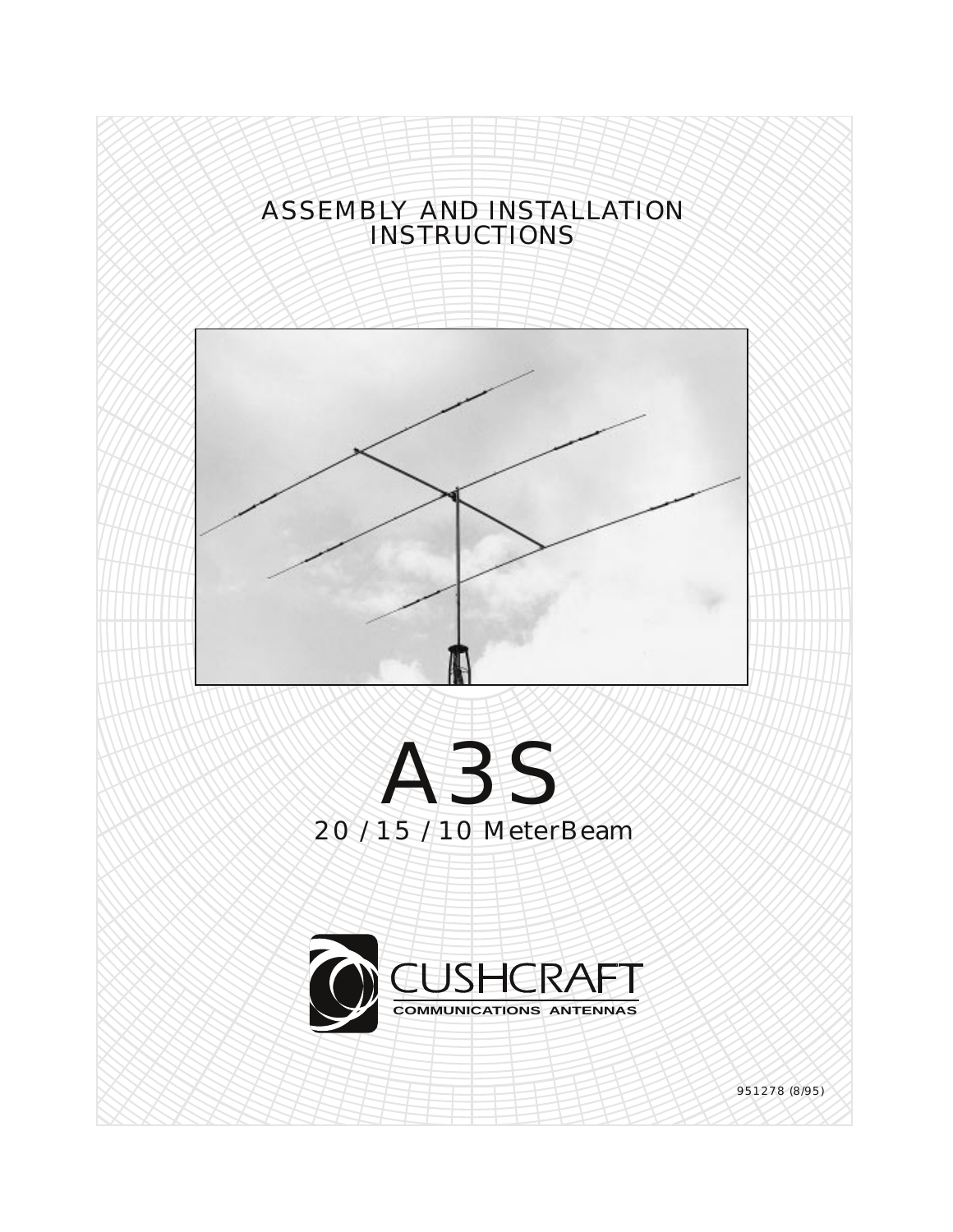### **A3S**

#### **WARNING**

THIS ANTENNA IS AN ELECTRICAL CONDUCTOR. CONTACT WITH POWER LINES CAN RESULT IN DEATH, OR SERIOUS INJURY. DO NOT INSTALL THIS ANTENNA WHERE THERE IS ANY POSSIBILITY OF CONTACT WITH OR HIGH VOLTAGE ARC-OVER FROM POWER CABLES OR SERVICE DROPS TO BUILDINGS. THE ANTENNA, SUPPORTING MAST AND/OR TOWER MUST NOT BE CLOSE TO ANY POWER LINES DURING INSTALLATION, REMOVAL OR IN THE EVENT PART OF THE SYSTEM SHOULD ACCIDENTALLY FALL. FOLLOW THE GUIDELINES FOR ANTENNA INSTALLATIONS RECOMMENDED BY THE U.S. CONSUMER PRODUCT SAFETY COMMISSION AND LISTED IN THE ENCLOSED PAMPHLET.

Your Cushcraft A3S Yagi is designed and manufactured to give trouble free service. This antenna will perform as specified if the instructions and suggestions in this manual are followed and care is used in the assembly and installation. When checking the components received in your antenna package use the parts listed beside each diagram. There is a master parts list on page 2. If you are unable to locate any tube or component, check the inside of all tubing. IMPORTANT: Save the weight label from the outside of the carton. Each antenna is weighed at the factory to verify the parts count. If you claim a missing part, you will be asked for the weight verification label.

#### PLANNING

Plan your installation carefully. If you use volunteer helpers be sure that they are qualified to assist you. Make certain that everyone involved understands that you are the boss and that they must follow your instructions. If you have any doubts at all, employ a professional antenna installation company to install your antenna.

#### LOCATION

Location of the antenna is very important. Surrounding objects such as trees, power lines, other antennas, etc. will seriously reduce efficiency. To minimize the effects of surrounding objects, mount the antenna as high and in the clear as possible. If metal guy wires are used, they should be broken with strain insulators. EXTREME CARE MUST BE USED FOR YOUR SAFETY. YOU MUST INSURE THAT WHILE THE A3S IS IN OPERATION NEITHER PEOPLE OR PETS CAN COME IN CONTACT WITH ANY PORTION OF YOUR ANTENNA. DEADLY VOLTAGES AND CURRENTS MAY EXIST. ALSO, SINCE THE EFFECTS OF EXPOSURE TO RF FIELDS ARE NOT FULLY UNDERSTOOD, LONG TERM EXPOSURE TO INTENSE RF FIELDS IS NOT RECOMMENDED. THERE IS A WARNING STICKER WHICH MUST BE ATTACHED TO THE BOOM AS SHOWN IN FIGURE I.

### MOUNTING

The mast mount bracket will accommodate up to a 2" (5.1 cm) mast. A 1-1/2" OD (3.8 cm) or larger heavy wall tubing mast should be used. A good heavy duty antenna rotator will provide the best service and longest life. Often it is desirable to mount several antennas on one mast. To keep possible interaction to a minimum, place your antennas as far apart as you can.

### SYSTEM GROUNDING

Direct grounding of the antenna, mast and tower is very important. This serves as protection from lightning strikes and static buildup, and from high voltage which is present in the radio equipment connected to the antenna. A good electrical connection should be made to one or more ground rods (or other extensive ground system) directly at the base of the tower or mast, using at least #10AWG ground wire and noncorrosive hardware. For details and safety standards, consult the National Electrical Code. You should also use a coaxial lightning arrester. Cushcraft offers several different models, such as LAC-1, LAC-2 and the LAC-4 series.

### **ASSEMBLY**

Assemble your antenna by following the directions and illustrations in steps 1 through 5. After the antenna is completely assembled, verify dimensions and element spacings for accuracy. Then, return to the section below for final tuning.

### TUNING PROCEDURE

Set the element lengths for the portion of the band you want to operate on using Chart 1 and Figure B. Your A3S is now ready for use.

You may check the VSWR in order to confirm assembly was done properly. The easiest place to check the antenna is likely to be in its final mounting configuration. Orient the antenna such that it is pointing straight up. The back of the antenna should be at least 2 feet (.6 m) off the ground.

Run the coax cable from your transmitter to the area in which the antenna is to be tested. The length of this cable or your feedline is not critical. Connect a good quality VSWR bridge to the end of this cable. Connect a short length of cable [10 ft. (305 cm) or less] from the VSWR bridge to the antenna under test. Set the transmitter to your center operating frequency and measure the VSWR while taking care not to effect the measurement with your body. A VSWR of 2:1 or less is satisfactory and will not degrade the performance. If the VSWR is greater than 2:1, check all dimensions and connectors.

### ADD-ON KIT

Adding 30 or 40 meters to your A3S is easy with the A743 add-on kit. You'll be on the air quickly operating on your new band because the A743 easily clamps to your A3S. You can operate on 40 meters or with simple adjustment, 30 meters. The kit comes complete with a reinforced center insulator, teflon® protected high power traps, all stainless steel hardware and non-stretch lamcord® support line. Cushcraft makes it easy to add more excitement to your hobby.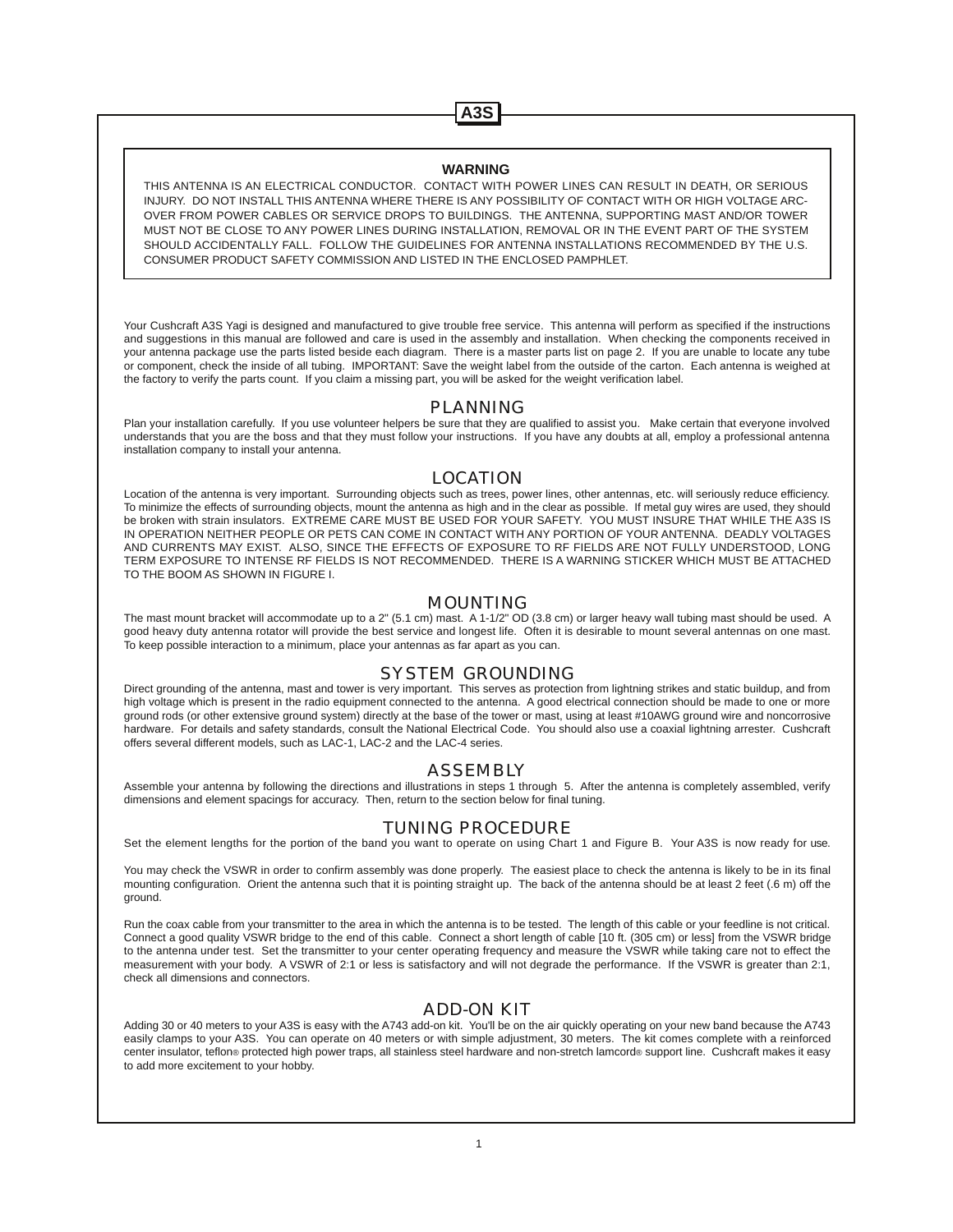## MASTER PARTS LIST

**A3S**

| <b>KEY</b>   | PART#                                                            | <b>QTY</b>     | <b>KEY</b> |        | PART#                                      | <b>QTY</b> |
|--------------|------------------------------------------------------------------|----------------|------------|--------|--------------------------------------------|------------|
| BA           | Aluminum tubing $1-5/8$ " x $12$ " (4.1 x 30.5 cm) drilled and   |                | 46         | 050046 | 1-1/2" (3.8 cm) black plastic cap          |            |
|              | slotted both ends                                                |                | 53         | 050053 | 1/2" (1.3 cm) black plastic cap            |            |
| <b>BB</b>    | Aluminum tubing 1-1/2" x 84" (3.8 x 213.4 cm) drilled<br>one end | $\overline{2}$ | 58         | 173658 | 3-1/2" (8.9 cm) V-block                    |            |
| EA           | Aluminum tubing 1-1/8" x 72" (2.9 x 182.9 cm) drilled            |                | 63         | 170063 | 2" (5.1 cm) V-block                        |            |
|              | for U-bolt, slotted both ends.                                   | $\overline{2}$ | 84         | 010084 | 1/4" (.6 cm) lock washer                   | n          |
| EB           | Aluminum tubing 1-1/8" x 36" (2.9 x 91.4 cm) drilled one         |                | 85         | 010085 | $1/4$ " (.6 cm) hex nut                    |            |
|              | end, slotted both ends                                           | $\overline{2}$ | 96         | 122096 | 10" (25.4 cm) fiberglass insulator         |            |
| EC           | Aluminum tubing $1" \times 67"$ (2.5 x 170.2 cm) slotted         |                | 118        | 010118 | 5/16" (.8 cm) hex nut                      | 8          |
|              | one end                                                          | $\overline{2}$ | 119        | 010119 | 5/16" (.8 cm) lock washer                  | 8          |
| ED           | Aluminum tubing $1" \times 65"$ (2.5 $\times$ 165.1 cm) slotted  |                | 120        | 010120 | #8-32 x 2" (5.1 cm) machine screw          |            |
|              | one end                                                          | $\overline{2}$ | 123        | 010123 | #8-32 x 1-1/2" (3.8 cm) machine screw      |            |
| EE           | Aluminum tubing 1" x 46-1/2" (2.5 x 188.1 cm) slotted<br>one end | $\overline{2}$ | 143        | 190143 | 1-1/8" (2.9 cm) aluminum bracket           |            |
| EF           | Aluminum tubing 1" x 5-1/4" (2.5 x 13.3 cm) slotted              |                | 326        | 290326 | Danger label                               |            |
|              | both ends                                                        | 6              | 402        | 010402 | 1-1/2" x 3-3/4" (3.8 x 9.6 cm) U-bolt      |            |
| EG           | Aluminum tubing 1/2" x 35-7/8" (1.3 x 91.1 cm)                   | 6              | 403        | 010403 | 1-5/8" (4.1 cm) U-bolt                     |            |
| TA           | 10 meter trap                                                    | 6              | 404        | 010404 | 2-1/8" x 3" (5.4 x 7.6 cm)                 |            |
| TB           | 15 meter director trap                                           | $\overline{2}$ | 409        | 030409 | 11/16" (1.7 cm) worm clamp                 | h          |
| <b>TC</b>    | 15 meter driv. & refl. trap                                      | 4              | 410        | 030410 | $1"$ (2.5 cm) worm clamp                   | 18         |
| 11<br>010011 | #8-32 hex nut                                                    | 6              | 411        | 030411 | 1-1/8" (2.9 cm) worm clamp                 | 8          |
| 33<br>190033 | Backing plate                                                    | $\overline{2}$ | 413        | 030413 | 1-5/8" (4.1 cm) worm clamp                 |            |
| 41<br>011941 | #8 split lock washer                                             | 6              | 453        | 100453 | Terminal                                   |            |
|              |                                                                  |                | 919        | 190919 | $6"$ x $6"$ (15.2 x 15.2cm) mounting plate |            |

## #1 - BOOM ASSEMBLY

Place worm clamps (413) over the slotted ends of tube BA. Slide both BB sections into BA (Figure A). Rotate them as required to align the holes for the 2" screws (120). Place the lock washer (41) and the hex nut (11) on the screws and tighten them. Tighten the worm clamps. Place the plastic caps (46) on the ends of the boom assembly.

| <b>KEY</b> | P/N    | <b>DISPLAY</b> | <b>DESC</b>                        | <b>SIZE</b>                                              | <b>QTY</b>     |
|------------|--------|----------------|------------------------------------|----------------------------------------------------------|----------------|
| BA         |        |                | <b>ALUM</b><br><b>TUBE</b>         | 1-5/8" x 12"<br>$(4.1 \times 30.5 \text{ cm})$           | 1              |
| BB         |        |                | <b>ALUM</b><br><b>TUBE</b>         | $1 - 1/2" \times 84"$<br>$(3.8 \times 213.4 \text{ cm})$ | $\mathfrak{p}$ |
| 46         | 050046 |                | <b>PLASTIC</b><br>CAP              | $1 - 1/2"$<br>$(3.8 \text{ cm})$                         | $\mathfrak{p}$ |
| 11         | 010011 |                | <b>HEX</b><br>NUT                  | $8 - 32$                                                 | $\mathfrak{p}$ |
| 41         | 011941 |                | <b>SPLIT LOCK</b><br><b>WASHER</b> | #8                                                       | $\overline{2}$ |
| 120        | 010120 |                | <b>MACHINE</b><br><b>SCREW</b>     | $8-32 \times 2"$<br>(5.1 cm)                             | $\overline{2}$ |
| 413        | 030413 |                | <b>WORM</b><br><b>CLAMP</b>        | $1 - 5/8"$<br>(4.1 cm)                                   | $\mathfrak{p}$ |

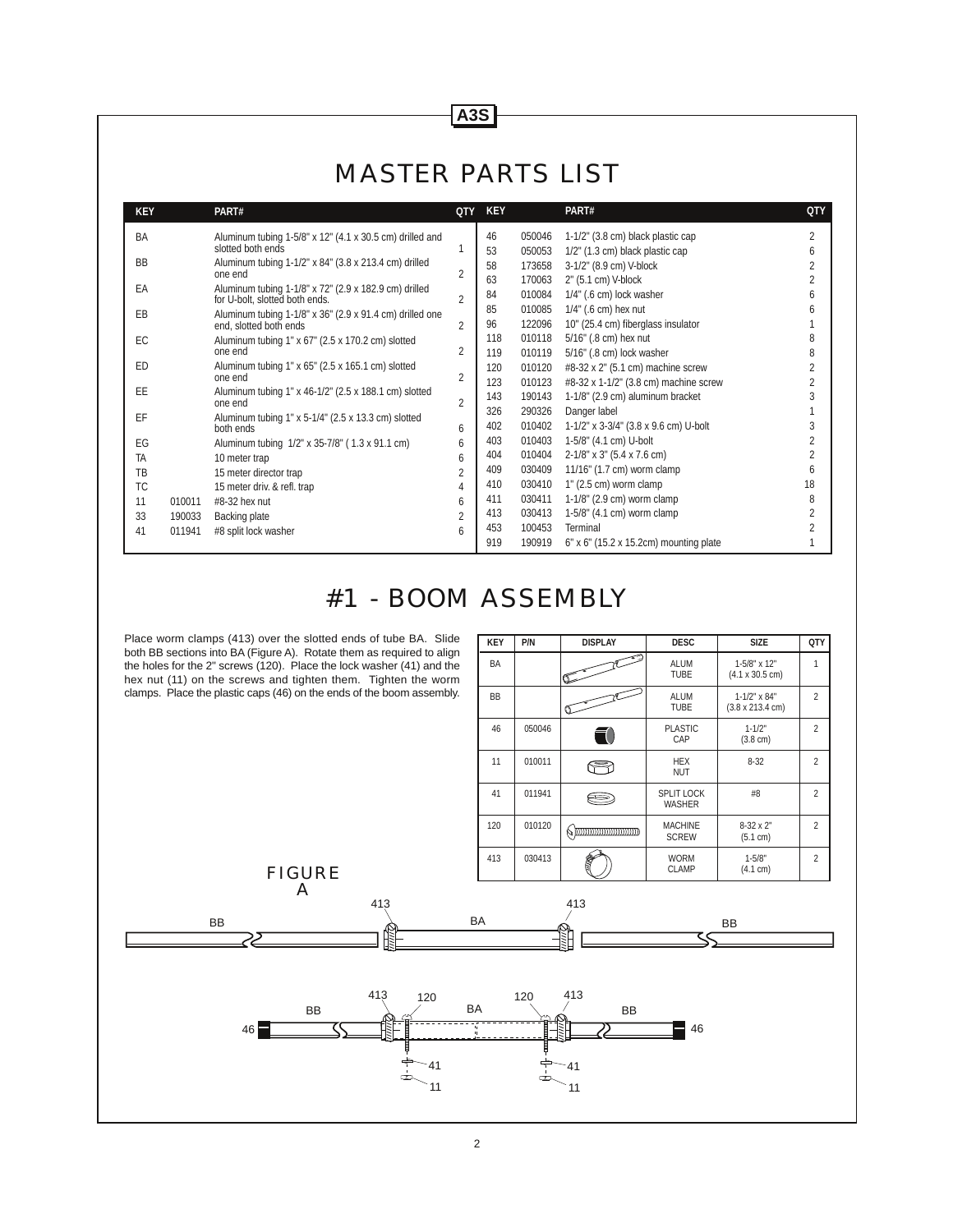Assemble the elements per Figure B. First place a worm clamp (410) over the slotted ends of all EC, ED, and EE tubes. Insert the traps (TA) into the slotted ends of the tubing. Make sure the arrow on the trap faces the slotted tubing.

Place worm clamps (410) at both slotted ends of the EF tubing. Slide one end onto the TA traps. Attach the TC traps to the other end of tube EF on elements 1 and 2. Attach the TB traps on element 3. Slide tube EG into the ends of all elements and secure with worm clamps (409). Place end caps (53) onto ends. Set dimensions according to the desired band using Chart 1 and Chart 2 for reference. Tighten all clamps.

Place the worm clamps (411) on both slotted ends of the EB tubes (element 2). Slide the end with the screw hole of the EB tube onto the center insulator (96) as shown in Figure C. Align the screw holes in the tubing with those in the insulator. Place an 8-32 screw (123) through the tubing and insulator hole and fasten it in place with nuts (11) and washers (41). Tighten all nuts. Insert the ED tubes into the EB tubes and tighten the worm clamps.

# #2 Element Assembly

### Chart 2



| <b>KEY</b> | P/N    | <b>DISPLAY</b>           | <b>DESC</b>                           | <b>SIZE</b>                                             | <b>QTY</b>     |
|------------|--------|--------------------------|---------------------------------------|---------------------------------------------------------|----------------|
| EA         |        |                          | <b>ALUMINUM</b><br><b>TUBING</b>      | 1-1/8" x 72"<br>$(2.9 \times 182.9$ cm)                 | 2              |
| EB         |        | a                        | ALUMINUM<br><b>TUBING</b>             | $1 - 1/18" \times 36"$<br>$(2.9 \times 91.4 \text{cm})$ | 2              |
| EC         |        |                          | <b>ALUMINUM</b><br><b>TUBING</b>      | $1"$ x $67"$<br>$(2.5 \times 170.2cm)$                  | $\overline{2}$ |
| ED         |        |                          | ALUMINUM<br><b>TUBING</b>             | $1"$ x $65"$<br>$(2.5 \times 165.1 \text{cm})$          | $\overline{2}$ |
| EE         |        | ű                        | ALUMINUM<br><b>TUBING</b>             | 1" x 46-1/2"<br>$(2.5 \times 188.1 \text{cm})$          | $\overline{2}$ |
| EF         |        |                          | <b>ALUMINUM</b><br><b>TUBING</b>      | $1"$ x 5-1/4"<br>$(2.5 \times 13.3 \text{cm})$          | 6              |
| EG         |        | б                        | <b>ALUMINUM</b><br><b>TUBING</b>      | 1/2" x 35-7/8"<br>$(1.3 \times 91.1 \text{cm})$         | 6              |
| TA         |        | · TA<br>Е                | <b>TRAP</b>                           | 10 METER                                                | 6              |
| TB         |        | $\overline{+}$ TB        | <b>DIRECTOR</b><br>TRAP               | 15 METER                                                | $\overline{2}$ |
| <b>TC</b>  |        | $\leftarrow$ TC          | <b>DRIV &amp; REFL</b><br>TRAP        | 15 METER                                                | 4              |
| 11         | 010011 |                          | <b>HEX</b><br><b>NUT</b>              | #8-32                                                   | $\overline{2}$ |
| 41         | 011941 |                          | <b>SPLIT</b><br><b>LOCK WASHER</b>    | #8                                                      | $\overline{2}$ |
| 53         | 050053 |                          | <b>BLK PLASTIC</b><br>CAP             | 1/2"<br>(1.3cm)                                         | 6              |
| 96         | 122096 | 0                        | <b>FIBERGLASS</b><br><b>INSULATOR</b> | 10"<br>(25.4cm)                                         | 1              |
| 123        | 010123 | $\overline{\phantom{a}}$ | <b>MACHINE</b><br><b>SCREW</b>        | #8-32 x 1-1/2"<br>$(3.8 \text{ cm})$                    | 2              |
| 409        | 030409 |                          | <b>SS WORM</b><br><b>CLAMP</b>        | 11/16"<br>(1.7cm)                                       | 6              |
| 410        | 030410 |                          | <b>SS WORM</b><br><b>CLAMP</b>        | 1"<br>(2.5cm)                                           | 18             |
| 411        | 030411 |                          | <b>SS WORM</b><br><b>CLAMP</b>        | $1 - 3/8"$<br>(3.5cm)                                   | 8              |

### FIGURE B



Chart 1

|                                     |             | #1 Reflector |                |            | #2 Driven Element |            | #3 Director    |                |                |            |                |                |
|-------------------------------------|-------------|--------------|----------------|------------|-------------------|------------|----------------|----------------|----------------|------------|----------------|----------------|
|                                     | A1          | <b>B1</b>    | C <sub>1</sub> | D1         | A2                | <b>B2</b>  | C <sub>2</sub> | D <sub>2</sub> | A <sub>3</sub> | <b>B3</b>  | C <sub>3</sub> | D <sub>3</sub> |
| <b>Phone</b>                        | 7'10''      | $6 - 1/4"$   | 3'1''          | 26' 8-1/2" | $6'$ 9-1/4"       | $5 - 3/4"$ | $3'$ 1-1/2"    | 24' 7"         | $6'$ 2-3/4"    | $5 - 3/4"$ | $2'$ 11"       | $23'$ 1"       |
|                                     | 238.8 cm    | 15.9 cm      | 94.0 cm        | 814 cm     | 206.4 m           | 14.6 cm    | 95.3 cm        | 749 cm         | 190.0 cm       | 14.6 cm    | 88.9cm         | 704 cm         |
| <b>Center</b><br>?⁄ <del>__</del> ™ | $8'$ $1/2"$ | $6 - 1/2"$   | 3'1"           | $27'$ $2"$ | $6'$ 11-1/2"      | 6"         | $3'$ 1-1/2"    | 25'            | 6'5''          | 6"         | $2'$ 11"       | 23' 6"         |
|                                     | 245.1 cm    | 16.5 cm      | 94.0 cm        | 828 cm     | 212.1 cm          | 15.2 cm    | 95.3 cm        | 762 cm         | 195.6 cm       | 15.2 cm    | 88.9 cm        | 716 cm         |
| $\frac{CW}{\sqrt{1}}$               | $8'$ 2-3/8" | $7 - 3/4"$   | $3' 1 - 1/2"$  | 27' 9-1/4" | 7' 7/8"           | 7"         | $3'$ 1-1/2"    | 25' 4-3/4"     | $6'$ 6-1/8"    | 7"         | $2'$ 11-1/2"   | 23' 11-1/4     |
|                                     | 250 cm      | 19.7 cm      | 95.3 cm        | 883 cm     | 215.6 cm          | 17.8 cm    | 95.3 cm        | 774 cm         | 198.4 cm       | 17.8 cm    | 90.2 cm        | 730 cm         |

**A3S A3S**

| <b>BAND</b>   | <b>20M</b> | <b>15M</b> | <b>10M</b>              |
|---------------|------------|------------|-------------------------|
| <b>Phone</b>  | 14.25      | 21.35      | 28.60                   |
| <b>Center</b> | 14.20      | 21.275     | 28.350                  |
| <b>CW</b>     | 14.10      | 21.125     | 28.150                  |
|               |            | (MHz)      | <b>Center Frequency</b> |
|               |            |            |                         |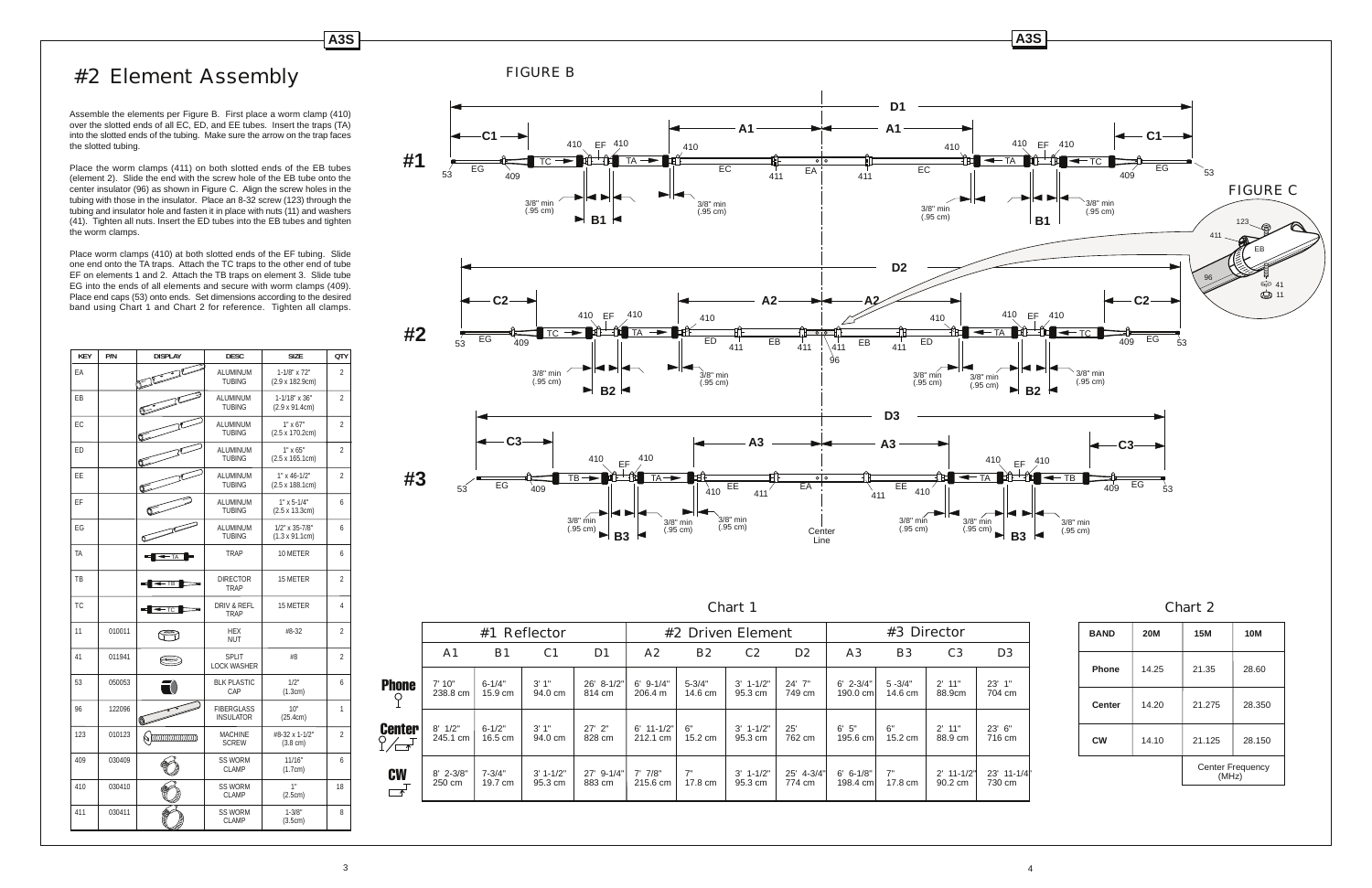| <b>KEY</b> | P/N    | <b>DISPLAY</b> | <b>DESC</b>                  | <b>SIZE</b>                                            | <b>QTY</b> |
|------------|--------|----------------|------------------------------|--------------------------------------------------------|------------|
| 33         | 190033 |                | <b>BACKING</b><br>PI ATF     |                                                        | 2          |
| 84         | 010084 |                | <b>LOCK</b><br><b>WASHER</b> | 1/4"<br>$(.6 \text{ cm})$                              | 6          |
| 85         | 010085 |                | <b>HEX</b><br><b>NUT</b>     | 1/4"<br>$(.6 \text{ cm})$                              | 6          |
| 143        | 190143 |                | ALUMINUM<br><b>BRACKET</b>   | $1 - 1/2"$<br>(3.81 cm)                                | 3          |
| 402        | 010402 | "<br>mmmm      | U-BOLT                       | $1-1/2$ " x $3-3/4$ "<br>$(3.8 \times 9.6 \text{ cm})$ | 3          |

# #3 - ELEMENT MOUNTING

Attach elements #1 and #3 on the boom assembly using the U-bolts (402), aluminum brackets (143), backing plates (33), washers (84) and nuts (85) as shown in figure E. Attach the driven element (#2) in the boom assembly using the U-bolt (402), aluminum bracket (143), washers (84) and nuts (85) as shown in Figure F. Note that there is no backing plate on the fiberglass insulator.

Check all dimensions for proper placement of elements on the boom. Level the elements and tighten all the nuts on the U-bolts that hold the elements on the boom per Figure G. Check all traps to make sure that the arrows are pointed towards the boom and the drain holes are facing the ground so that moisture will not build up in the traps.

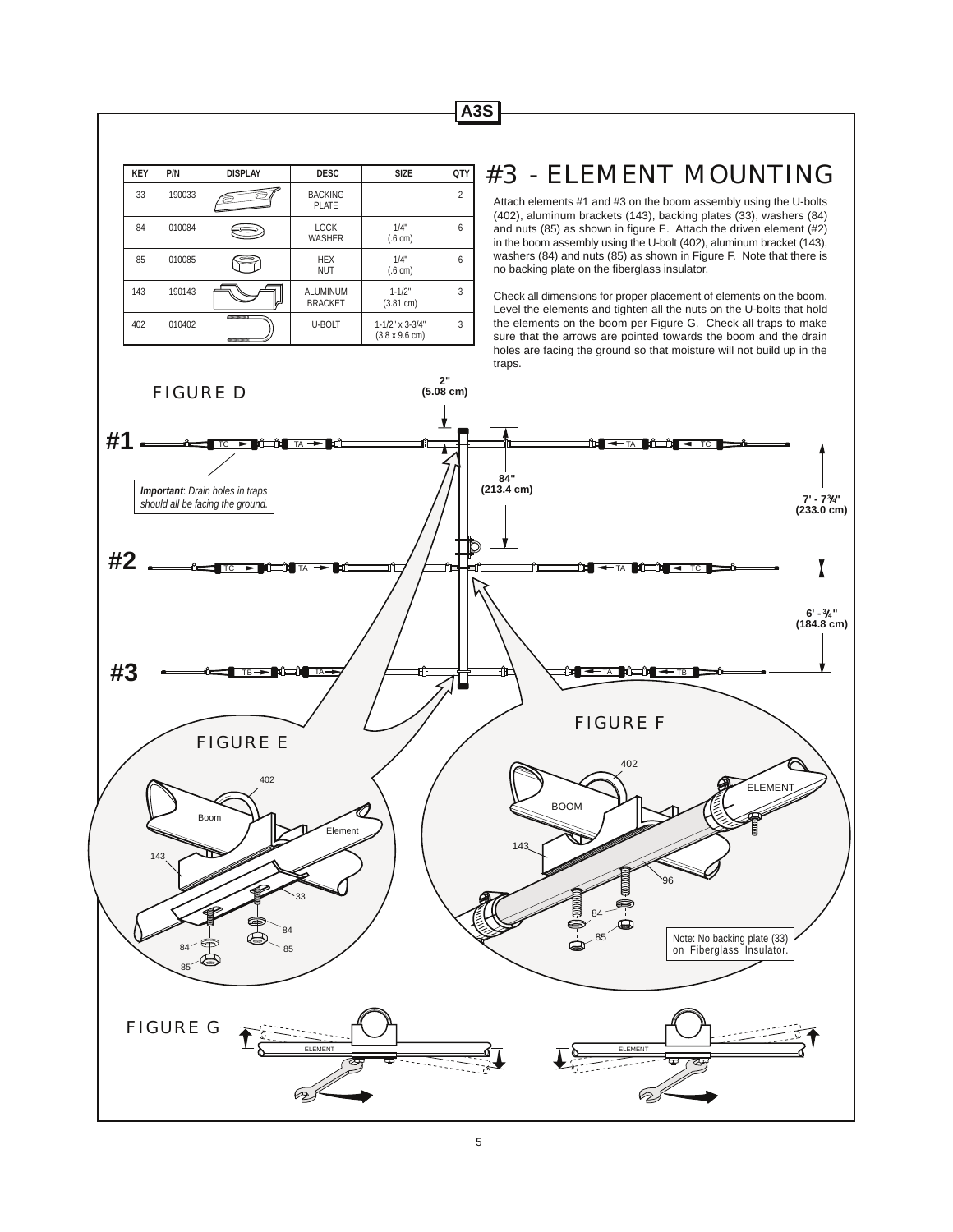### 6

# #4 - RF CHOKE

A feedline should be prepared as shown in Figure H using the solder terminals (453) provided. A 1:1 balun may be installed at the feedpoint but it is not required. We recommend using an RF choke made from 8 turns of RG8/U coaxial cable with 6 inch (15.3 cm) diameter as shown here. **Important**- Do not use foam dielectric coax for your RF Choke because when the coax is wound in a coil the center conductor may migrate away from the center and detune your choke. Attach the RF choke to the driven element using washers (41) and nuts (11). Be sure to tape and seal the feedline against water at the point where the center dielectric and braid separate. Tape the feedline, between the feedpoint and the RF choke, to the boom. Tape the RF choke to the mast. If you plan to install the antenna in a salty or corrosive environment, you may want to consider coating all elements with a clear marine varnish or its equivalent after it is assembled.

| <b>KEY</b> | P/N    | <b>DISPLAY</b> | <b>DESC</b>                  | <b>SIZE</b> | <b>QTY</b>     |
|------------|--------|----------------|------------------------------|-------------|----------------|
| 11         | 010011 |                | <b>HEX</b><br><b>NUT</b>     | #8-32       | $\mathfrak{p}$ |
| 41         | 011941 |                | <b>LOCK</b><br><b>WASHER</b> | #8          | $\mathfrak{p}$ |
| 453        |        | っ              | <b>TERMINAL</b>              |             | $\mathfrak{p}$ |

## 453 453  $6"$ (15.2 cm) — 4" —<br>(10.16 cm) 41 8 Turns 11 41 11 Electrical Tape *Warning*: *Do not use foam dielectic coax cable.* Electrical Tape

## #5 - BOOM TO MAST ASSEMBLY

**A3S**

| <b>KEY</b> | P/N    | <b>DISPLAY</b>                                                                                 | <b>DESC</b>                     | <b>SIZE</b>                                          | <b>QTY</b>               |
|------------|--------|------------------------------------------------------------------------------------------------|---------------------------------|------------------------------------------------------|--------------------------|
| 58         | 173658 |                                                                                                | V-BLOCK<br>(fits 403 U-Bolt)    | $3 - 1/2"$<br>$(8.9 \text{ cm})$                     | $\mathfrak{p}$           |
| 63         | 170063 |                                                                                                | V-BLOCK<br>(fits 404 U-Bolt)    | 2"<br>(5.1 cm)                                       | $\overline{2}$           |
| 118        | 010118 |                                                                                                | <b>HEX</b><br><b>NUT</b>        | 5/16"<br>$(.8 \text{ cm})$                           | 8                        |
| 119        | 010119 |                                                                                                | <b>LOCK</b><br><b>WASHER</b>    | 5/16"<br>$(.8 \text{ cm})$                           | 8                        |
| 403        | 010404 | munu<br><b>COLORED ST</b>                                                                      | U-BOLT                          | $1 - 5/8"$<br>(4.1 cm)                               | $\mathfrak{p}$           |
| 404        | 010404 | ,,,,,,,,,,                                                                                     | U-BOLT                          | $2 - 1/8 \times 3"$<br>$(5.4 \times 7.6 \text{ cm})$ | $\overline{\phantom{a}}$ |
| 919        | 090919 | mmm<br>$\circ$<br>$\bullet$<br>$\circ$<br>$\Omega$<br>$\circ$<br>$\circ$<br>$\circ$<br>$\circ$ | <b>MOUNTING</b><br><b>PLATE</b> | $6" \times 6"$<br>$(15.2 \times 15.2 \text{ cm})$    | 1                        |
| 326        | 290326 |                                                                                                | <b>DANGER</b><br>LABEL          |                                                      | 1                        |

Attach the boom to your mast as shown in Figure I. First attach the mounting plate (919) to the BA section of the boom using U-bolts (403), washers (119), nuts (118), and V-blocks (58). Attach the mounting plate to the mast using the U-bolts (404), V-block (63), washers (119) and nuts (118). Affix the danger label (326).



FIGURE H